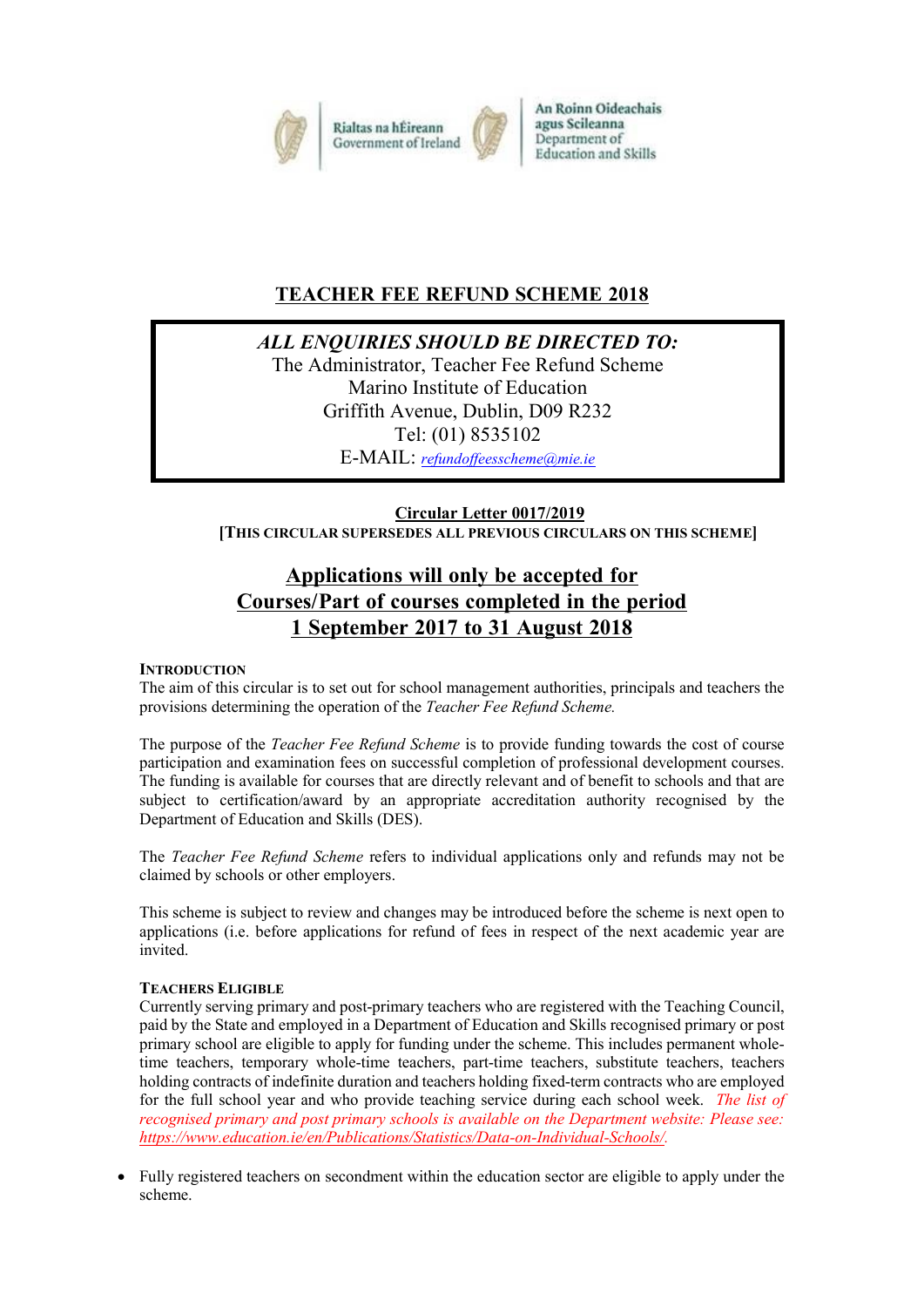• Teachers on career break/unpaid leave during the 2017/18 school year are only eligible to apply for a refund of fees upon their return to school and the refund can only be made in respect of fees incurred between 1<sup>st</sup> September 2017 and 31<sup>st</sup> August 2018.

### **COURSES NOT ELIGIBLE UNDER THE SCHEME**

Funding under the *Teacher Fee Refund Scheme* will not be provided for courses which result in a qualification in respect of which an allowance is payable.

 This scheme will not fund shortfalls in qualifications required for full recognition as a primary or post-primary teacher.

### **QUALIFYING COURSES**

- Courses which qualify should be directly relevant and of benefit to schools, school management, or teachers and should ultimately positively impact on teaching and learning.
- Courses should be subject to certification/award by an appropriate accreditation authority recognised by the Department of Education and Skills for the purpose of this scheme.

### **Diploma Courses**

- In general, recognised diploma and certificate courses accredited as above will be eligible under *the Teacher Fee Refund Scheme*.
- A copy of the actual diploma certificate received following the successful completion of the course must accompany all application forms.

### **APPLICATIONS TO TEACHER REFUND SCHEME**

- The Marino Institute of Education (MIE) administers the scheme on behalf of the Department of Education and Skills.
- Teachers must apply with the approval of their Principal and Board of Management and/or Education and Training Board on the standard application form. Completed application forms should be forwarded to:

## **The Administrator, Teacher Fee Refund Scheme Marino Institute of Education, Griffith Avenue, Dublin D09 R232 Tel: (01) 8535102**

**e-mail:** *[refundoffeesscheme@mie.ie](mailto:refundoffeesscheme@mie.ie)*

 Applications will only be accepted for courses/part of courses completed in the period **1 September 2017 to 31 August 2018.** 

• The closing date for receipt of applications is 29<sup>th</sup> March 2019. All applications received will be acknowledged.

- Where the duration of a course is more than one year, applications must be made following the successful completion of each year.
- Applicants will also be required to provide documentary evidence from the course provider (Accrediting Authority or Third Level Institute) confirming:
	- a) the official title of the course
	- b) the applicant's successful completion of the course or year of course
	- c) the applicant's examination results

Note: A copy of the official transcript will suffice if it meets all of the above requirements.

 It is the responsibility of all applicants to ensure that the application form is fully completed, signed and accompanied by all relevant documentation.

### **MIE and the DES reserve the right to request original documentation at any time.**

**LATE APPLICATIONS WILL NOT BE CONSIDERED**.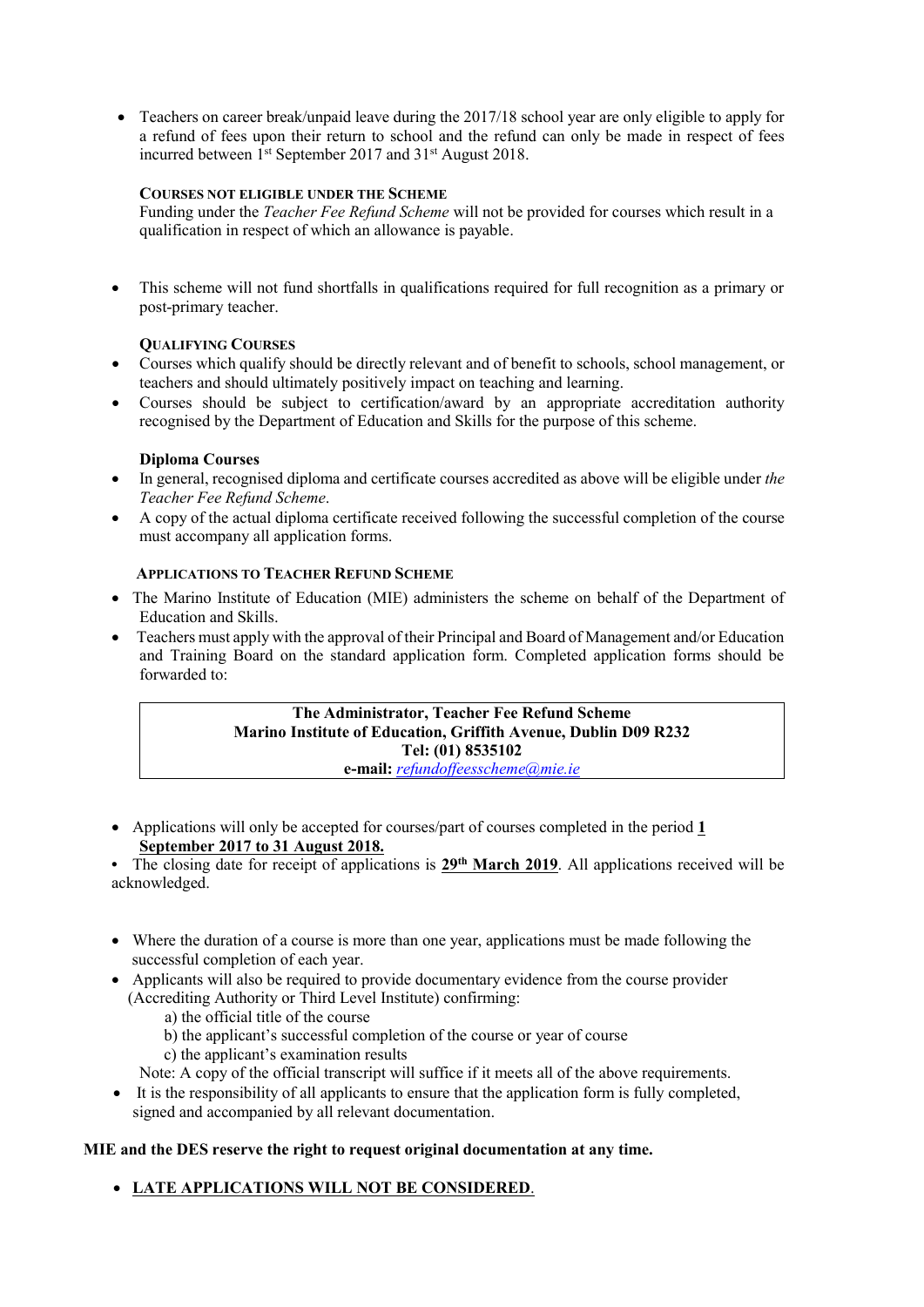#### **MONITORING COMMITTEE**

- A Monitoring Committee, consisting of teacher union representatives and representatives from school management and the Department of Education and Skills, oversees the administration of the scheme and makes recommendations on the allocation of payments to applicants.
- Appeals against a recommendation of the monitoring committee may be made to an Appeals Committee under the aegis of the Minister for Education and Skills.

#### **APPEALS COMMITTEE**

- An Appeals Committee comprising members of the Teacher Education Section, DES and the Inspectorate will adjudicate on appeals from applicants whose applications were not approved by the monitoring committee.
- Appeals on the decision of the monitoring committee must be received within four working weeks from the date on which notification of the decision was issued.
- Late, incomplete or unsigned applications are not grounds for appeal.
- A copy of the application form must be attached to the letter of appeal. This letter should state clearly the grounds for appeal.
- All information and documents in support of an appeal is subject to verification.

### **AMOUNTS PAYABLE TO APPLICANTS**

- Payment to successful applicants will be by Electronic Funds Transfer (EFT). Please provide your bank details on page 13 to facilitate this. MIE will apply appropriate data security protocols to the use of this data.
- Applications for funding under the *Teacher Fee Refund Scheme* are made retrospectively for a course undertaken during the previous academic year.
- To be eligible for a refund of fees, the total fees payable by the applicant for the course must exceed **€600** in the relevant application year. The maximum fee amount on which a refund will be made is  $\overline{\epsilon}$ 5000. Only fees which relate to the academic year for which the application is made will be considered.
- The funding for this scheme is conditional on the budget allocated to the Department of Education and Skills.
- The proportion of fees refunded under the scheme depends on the number of qualifying applicants in any given year. The funding available is allocated on a pro-rata basis so that all successful applicants each receive the same proportion of their eligible fees.
- Where an applicant is already in receipt of any payment/subsidy towards the cost of the course in question, the amount of fees eligible for payment will be reduced accordingly by the amount of such payment(s).
- Failure to declare all subsidies/allowances will result in an application being declared null and void.
- Payment will issue as soon as a decision has been made by the monitoring committee.

#### **NOTIFICATION OF TEACHERS**

 **Please bring this circular to the attention of all teaching staff including those on leave, secondment or career break.**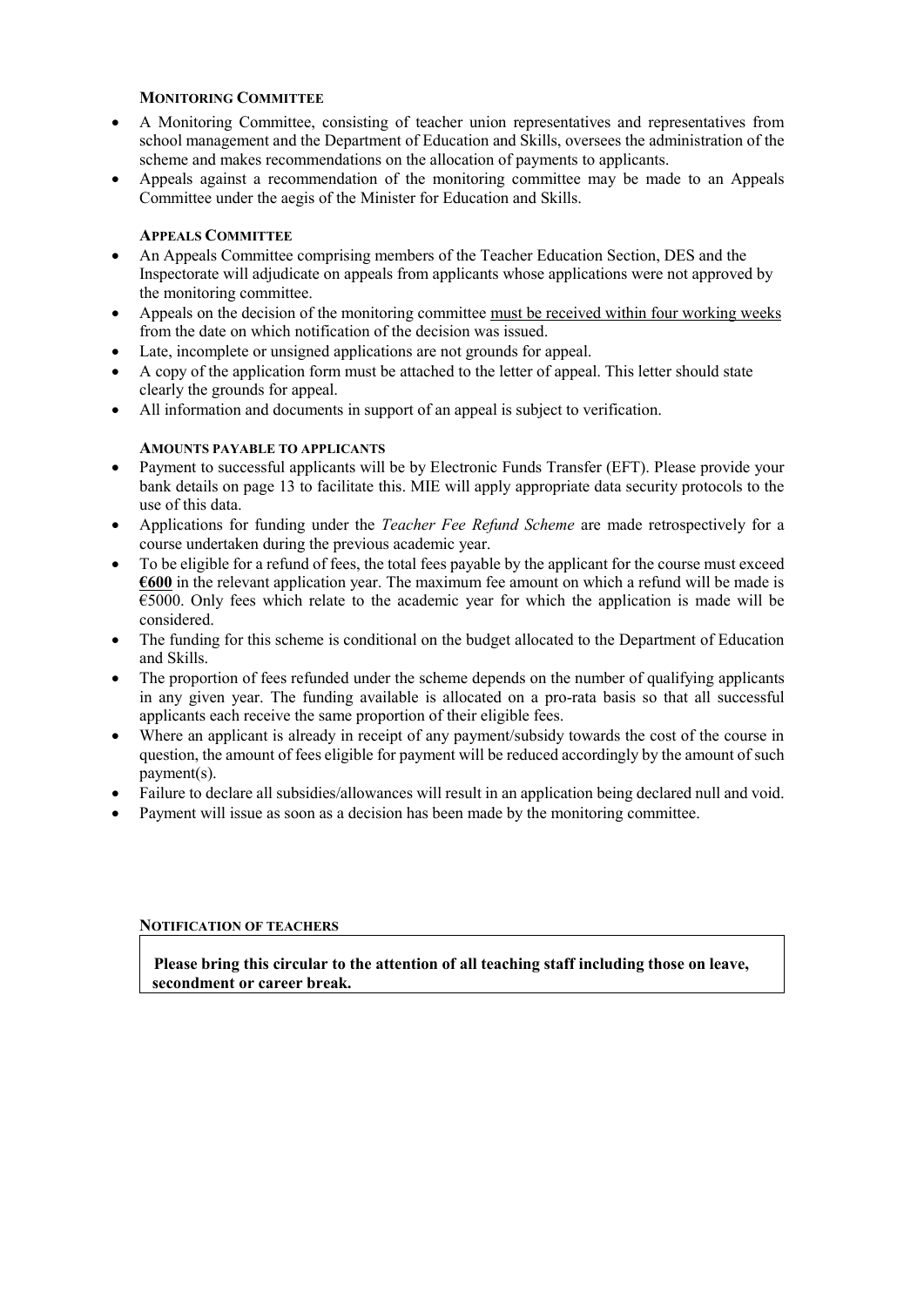#### **REVIEW OF THE SCHEME : DATA PROTECTION NOTICE**

It is the Department's intention to complete a review of the *Teacher Fee Refund Scheme* in the coming year. An education expert will be appointed by the Department for the purposes of carrying out this review. In the course of the review the reviewer may seek to consult with people that have experience of the scheme.

Your consent is requested to share the personal data you have provided with the application form to the reviewer appointed by the Department, for the purposes of this review only. Your consent is also requested to be contacted by the reviewer for follow up enquiries related to your experience of the scheme, also for the purposes of the review only.

### **Your eligibility to participate in the scheme is in no way impacted by your decision on consent to the above.**

On the basis of the above review, changes may be introduced before the scheme is next open to applications (i.e. before applications for refund of fees in respect of the next academic year are invited).

*Jim Mulkerrins Principal Officer Teacher Education Section February 2019*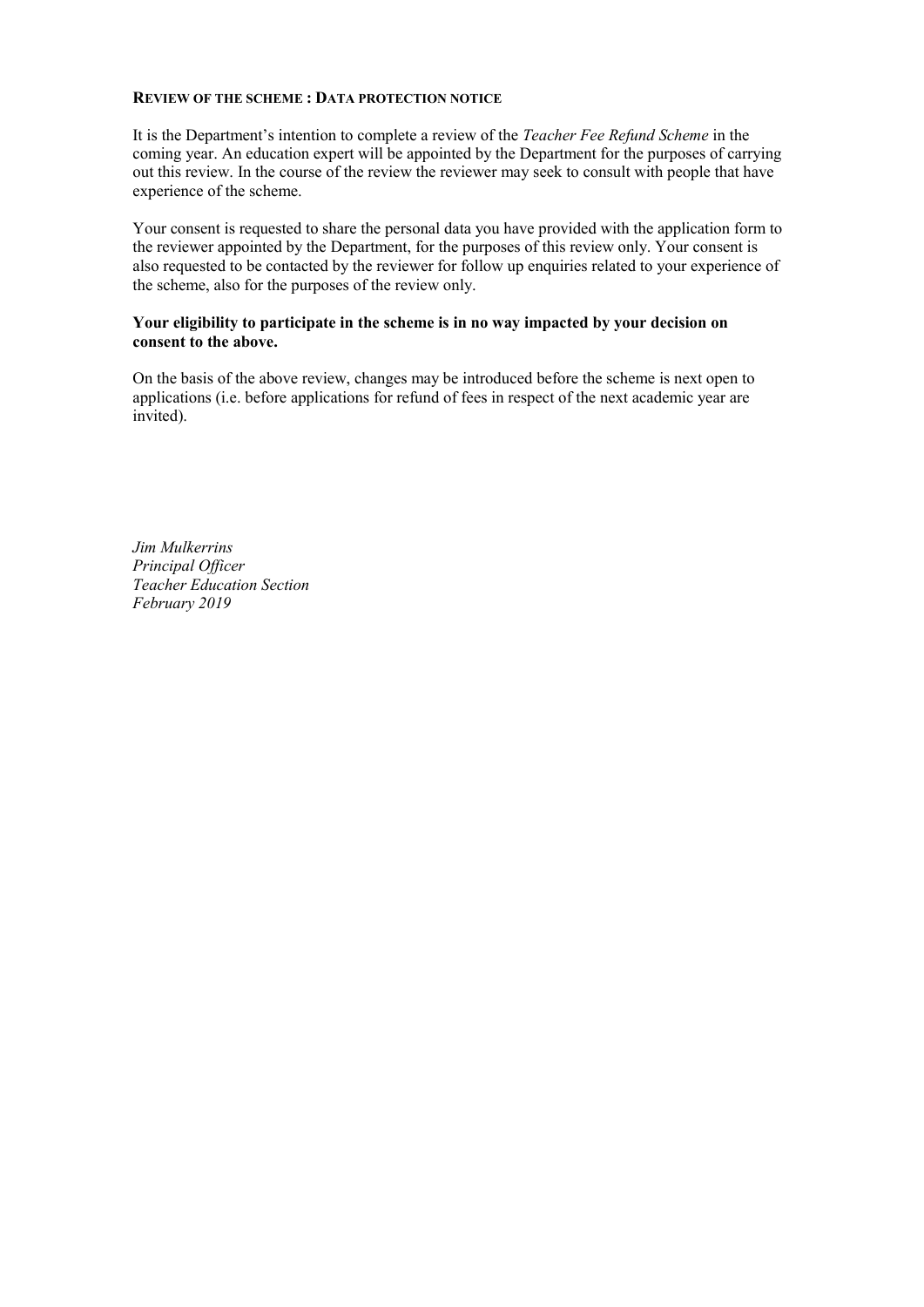

## **TEACHER FEE REFUND SCHEME 2018 APPLICATION FORM**

**(Please read** *Circular 0017/2019 and 0008/2013* **before completing this form) COMPLETED APPLICATION FORM TO BE SENT TO:** The Administrator, Teacher Fee Refund Scheme Marino Institute of Education Griffith Avenue, Dublin D09 R232

## **CLOSING DATE FOR RECEIPT OF APPLICATION FORM IS:**

# **29 th March 2019**

# **Applications will only be accepted for Courses/Part of courses completed in the period 1 September 2017 to 31 August 2018**

## **LATE APPLICATIONS WILL NOT BE ACCEPTED**

## **SECTION A**

### **1. PERSONAL DETAILS**

Name (block capitals): Teaching Council Registration Number: Teacher Payroll No: **(Please provide certificate of Registration with the Teaching Council).** Home Address:  $\mathcal{L}_\text{max} = \mathcal{L}_\text{max} = \mathcal{L}_\text{max} = \mathcal{L}_\text{max} = \mathcal{L}_\text{max} = \mathcal{L}_\text{max} = \mathcal{L}_\text{max} = \mathcal{L}_\text{max} = \mathcal{L}_\text{max} = \mathcal{L}_\text{max} = \mathcal{L}_\text{max} = \mathcal{L}_\text{max} = \mathcal{L}_\text{max} = \mathcal{L}_\text{max} = \mathcal{L}_\text{max} = \mathcal{L}_\text{max} = \mathcal{L}_\text{max} = \mathcal{L}_\text{max} = \mathcal{$ Telephone No:  $E$ -mail: Employment Status: Permanent whole-time  $\Box$  Temporary whole-time  $\Box$ Permanent part-time  $\Box$  Temporary part-time  $\Box$ Other (please specify) \_\_\_\_\_\_\_\_\_\_\_\_\_\_\_\_\_\_\_\_\_\_\_\_\_\_\_\_\_\_\_\_\_\_\_\_\_\_\_\_\_\_\_\_\_\_\_\_\_\_  $\mathcal{L}_\text{max} = \mathcal{L}_\text{max} = \mathcal{L}_\text{max} = \mathcal{L}_\text{max} = \mathcal{L}_\text{max} = \mathcal{L}_\text{max} = \mathcal{L}_\text{max} = \mathcal{L}_\text{max} = \mathcal{L}_\text{max} = \mathcal{L}_\text{max} = \mathcal{L}_\text{max} = \mathcal{L}_\text{max} = \mathcal{L}_\text{max} = \mathcal{L}_\text{max} = \mathcal{L}_\text{max} = \mathcal{L}_\text{max} = \mathcal{L}_\text{max} = \mathcal{L}_\text{max} = \mathcal{$ 

Existing Teaching Qualifications (please give full details):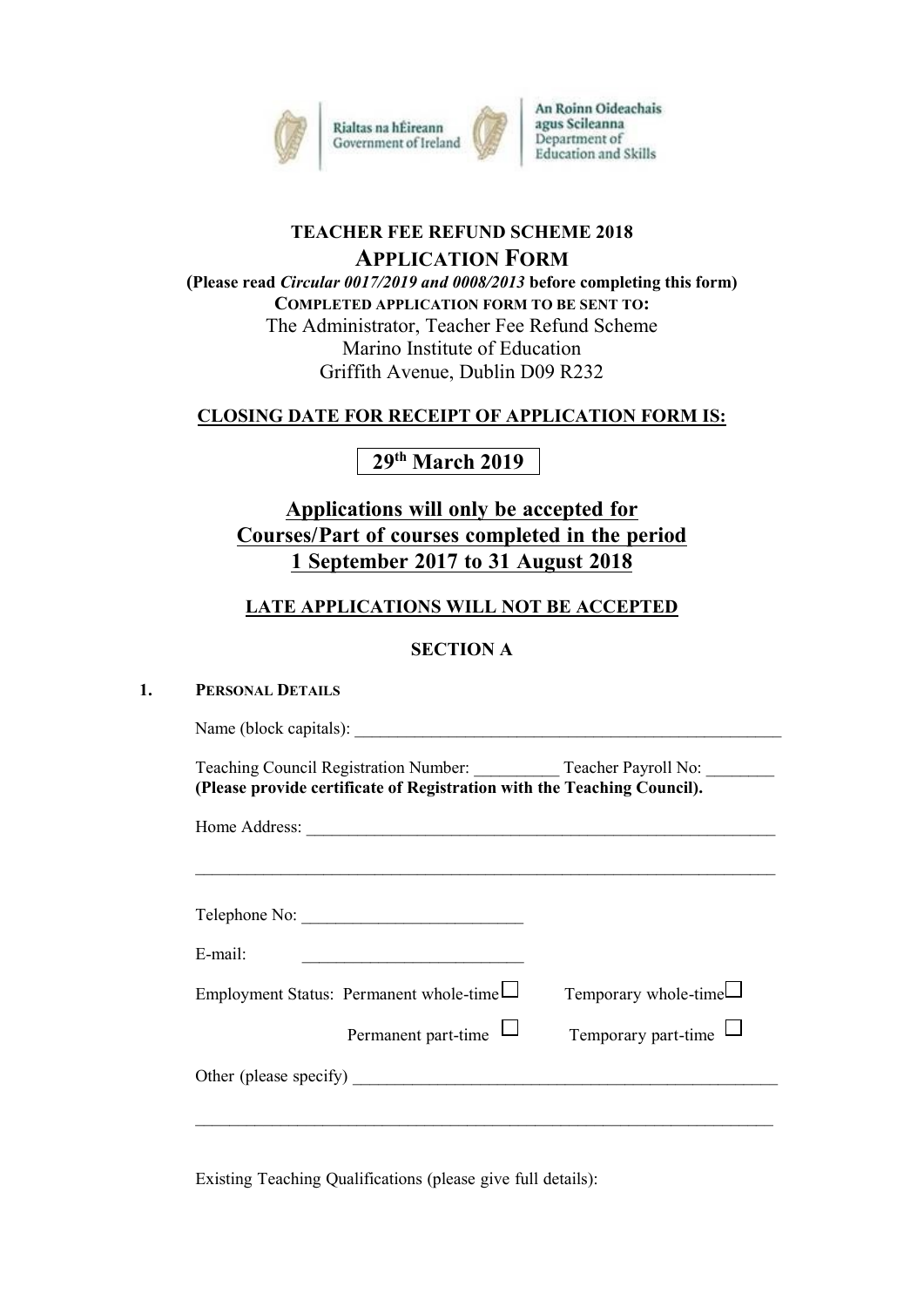| (Excluding the course which is the subject of this application, please give full details)       |                                                           |                  |
|-------------------------------------------------------------------------------------------------|-----------------------------------------------------------|------------------|
|                                                                                                 | $_{\rm Pass} \Box$                                        | Honours          |
| $\Box$ Pass $\Box$                                                                              |                                                           | Honours $\Box$   |
| $\Box$ Pass $\Box$                                                                              |                                                           | Honours $\Box$   |
| <b>SCHOOL DETAILS</b>                                                                           |                                                           |                  |
| School Name:<br>https://www.education.ie/en/Publications/Statistics/Data-on-Individual-Schools/ |                                                           |                  |
|                                                                                                 |                                                           |                  |
|                                                                                                 |                                                           |                  |
|                                                                                                 |                                                           |                  |
| School Telephone Number:                                                                        |                                                           |                  |
| Subjects taught (post-primary only)                                                             | <u> 1980 - Jan Barbara, manazarta bashkar a shekara t</u> |                  |
| <b>REFUND OF FEES CLAIM</b>                                                                     |                                                           |                  |
| Have you made a claim under this scheme in previous years? Yes $\Box$                           |                                                           | $\overline{N_0}$ |
| Was your claim successful? Yes $\Box$                                                           | $_{\rm No} \sqcup$                                        |                  |
| If the answer is yes, please state<br>(a) Year(s) of Application(s) $\overline{\phantom{a}}$    |                                                           |                  |
| (b) Official Course Title(s)                                                                    |                                                           |                  |
|                                                                                                 |                                                           |                  |
|                                                                                                 |                                                           |                  |
|                                                                                                 |                                                           |                  |
|                                                                                                 |                                                           |                  |
|                                                                                                 |                                                           |                  |

 $\mathcal{L}_\text{max} = \mathcal{L}_\text{max} = \mathcal{L}_\text{max} = \mathcal{L}_\text{max} = \mathcal{L}_\text{max} = \mathcal{L}_\text{max} = \mathcal{L}_\text{max} = \mathcal{L}_\text{max} = \mathcal{L}_\text{max} = \mathcal{L}_\text{max} = \mathcal{L}_\text{max} = \mathcal{L}_\text{max} = \mathcal{L}_\text{max} = \mathcal{L}_\text{max} = \mathcal{L}_\text{max} = \mathcal{L}_\text{max} = \mathcal{L}_\text{max} = \mathcal{L}_\text{max} = \mathcal{$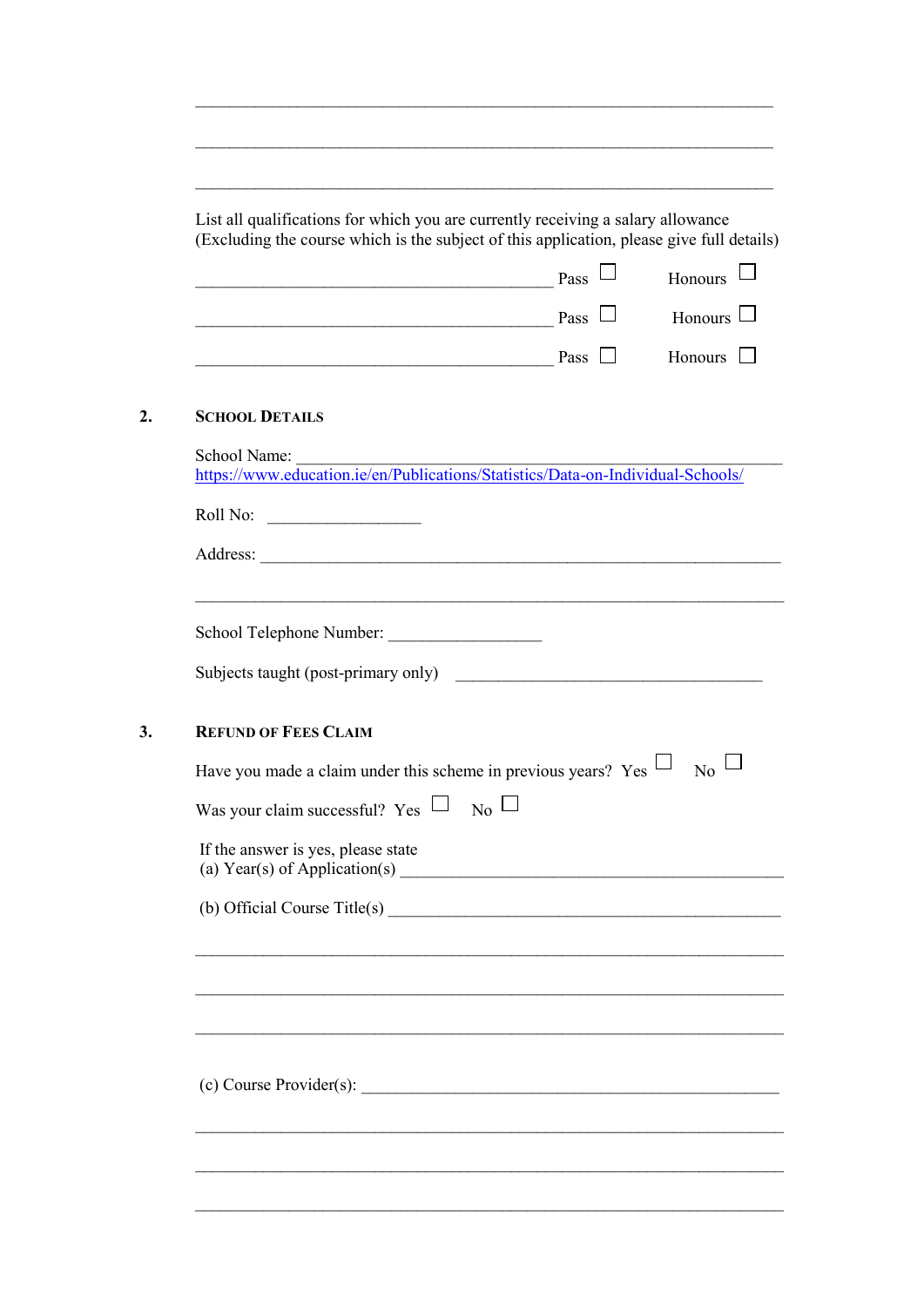### **4. DETAILS OF COURSE FOR WHICH APPLICATION IS BEING MADE UNDER CURRENT SCHEME**

|            | (ii) Qualification to be awarded as a result of successfully completing course<br>(please tick as appropriate)                                                                                                                              |  |  |  |           |  |
|------------|---------------------------------------------------------------------------------------------------------------------------------------------------------------------------------------------------------------------------------------------|--|--|--|-----------|--|
|            | Cert $\Box$ PG/Diploma $\Box$ Degree $\Box$ Masters $\Box$                                                                                                                                                                                  |  |  |  | Doctorate |  |
|            | If it is a Primary Degree or a Masters, please indicate if you achieved:                                                                                                                                                                    |  |  |  |           |  |
| Pass       | Honours                                                                                                                                                                                                                                     |  |  |  |           |  |
|            | Accreditation Body:                                                                                                                                                                                                                         |  |  |  |           |  |
|            | (iii) Is the course recognised under the National Framework of Qualifications?<br>$Yes \Box$ No                                                                                                                                             |  |  |  |           |  |
|            | If yes, please state what level?                                                                                                                                                                                                            |  |  |  |           |  |
|            | Further information available at www.nfq.ie                                                                                                                                                                                                 |  |  |  |           |  |
|            |                                                                                                                                                                                                                                             |  |  |  |           |  |
|            |                                                                                                                                                                                                                                             |  |  |  |           |  |
|            |                                                                                                                                                                                                                                             |  |  |  |           |  |
|            |                                                                                                                                                                                                                                             |  |  |  |           |  |
| allowance? | (vi) Will the course you are pursuing lead to your gaining an additional monetary                                                                                                                                                           |  |  |  |           |  |
| Yes        | No                                                                                                                                                                                                                                          |  |  |  |           |  |
|            | (vii) Please enclose documentary evidence from the course provider/ institution<br>concerned confirming:<br>a) official title of the course<br>b) your successful completion of the course or year of course<br>c) your examination results |  |  |  |           |  |
|            | A copy of the official transcript will suffice if it meets all of the above requirements.                                                                                                                                                   |  |  |  |           |  |

Where you are applying for the **diploma element** of a Masters degree, the application **must be supported by a copy of the diploma certificate.**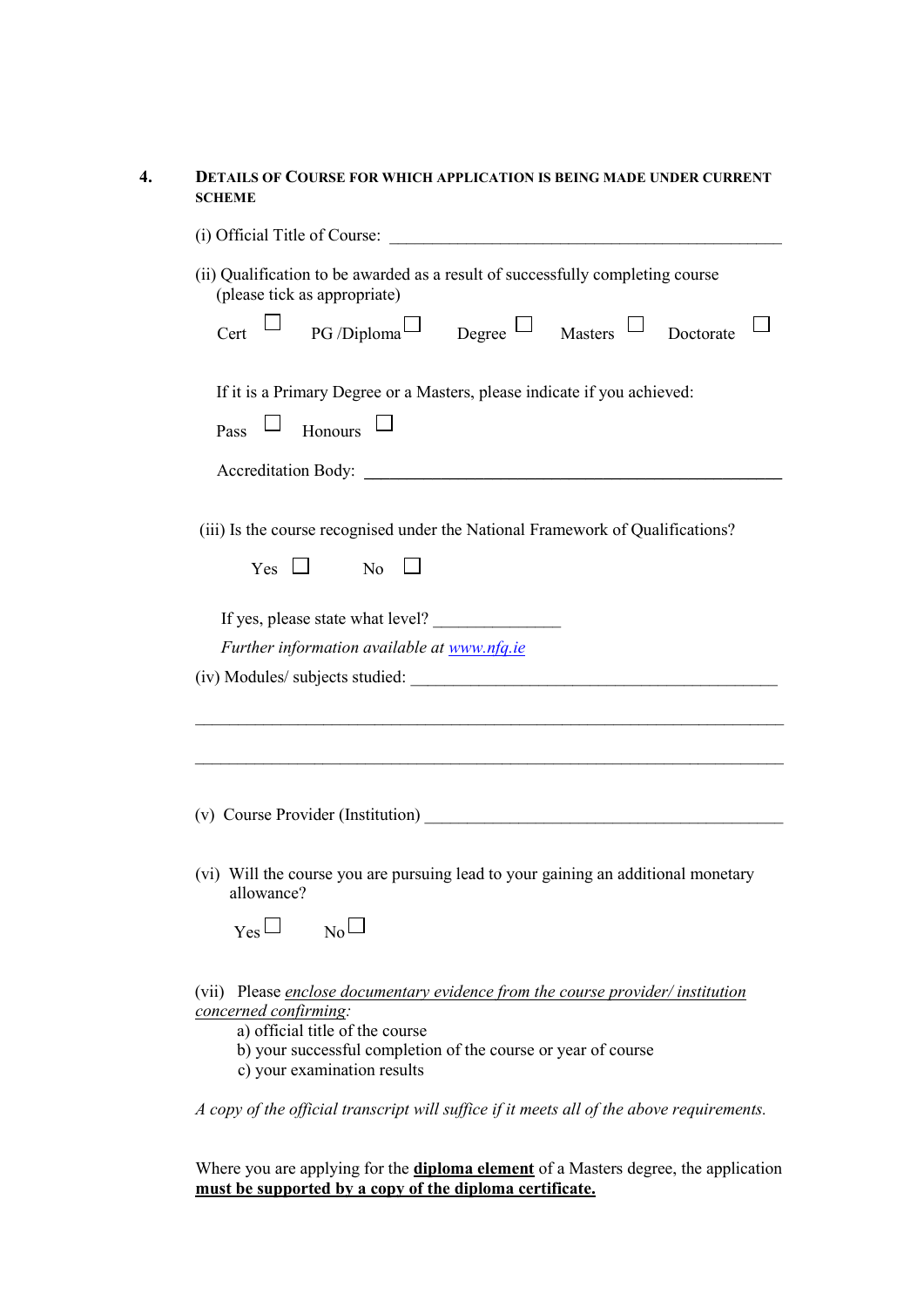### **5. DATES OF COURSE:**

| (i) Duration of Course:                                        |
|----------------------------------------------------------------|
| (ii) Commencement date of first year of course: Day Month Year |
| (iii) Completion date of final year of course: Day Month Year  |
| (iv) Course year for which this application is being made:     |
| Day Month Year to Day Month Year                               |

**Please note:** Applications will only be accepted for courses/part of courses completed in the period **01/09/2017 to 31/08/2018** (unless you are returning from a career break or unpaid study leave).

| 6. | If you are applying on return to school from a career break or a period of unpaid<br>study leave please state: |
|----|----------------------------------------------------------------------------------------------------------------|
|    | (i) Date of commencement of career break/study leave:                                                          |
|    | (ii) Date of return to school:                                                                                 |

### **7. COURSE FEE**

| (i) Course fee paid: $\epsilon$<br><b>Enclose copy receipt (s).</b>                                                                                                                                                                                          |
|--------------------------------------------------------------------------------------------------------------------------------------------------------------------------------------------------------------------------------------------------------------|
| (ii) Is your course eligible for tax relief: Yes<br>N <sub>0</sub>                                                                                                                                                                                           |
|                                                                                                                                                                                                                                                              |
| (iii) Are you already in receipt of a payment and/or subsidy from another source<br>(including Revenue) towards the cost of the course fees?<br>$Yes \Box$<br>$\overline{N_0}$ $\Box$                                                                        |
| (iv) Do you propose to apply for a payment or subsidy from another source towards<br>the cost of the course fees in the future?<br>$No$ $\Box$<br>Yes $\Box$                                                                                                 |
| If the answer is yes please indicate (a) the source(s) $and$ (b) amount(s)                                                                                                                                                                                   |
| Source $(s)$ :<br>a)<br><u> 1989 - Johann Harry Harry Harry Harry Harry Harry Harry Harry Harry Harry Harry Harry Harry Harry Harry Harry Harry Harry Harry Harry Harry Harry Harry Harry Harry Harry Harry Harry Harry Harry Harry Harry Harry Harry Ha</u> |
|                                                                                                                                                                                                                                                              |
| Amount(s):<br>b)                                                                                                                                                                                                                                             |
|                                                                                                                                                                                                                                                              |

**F**A**ILURE TO DECLARE ALL SUBSIDIES/ALLOWANCES WILL RESULT IN AN APPLICATION BEING DECLARED NULL AND VOID**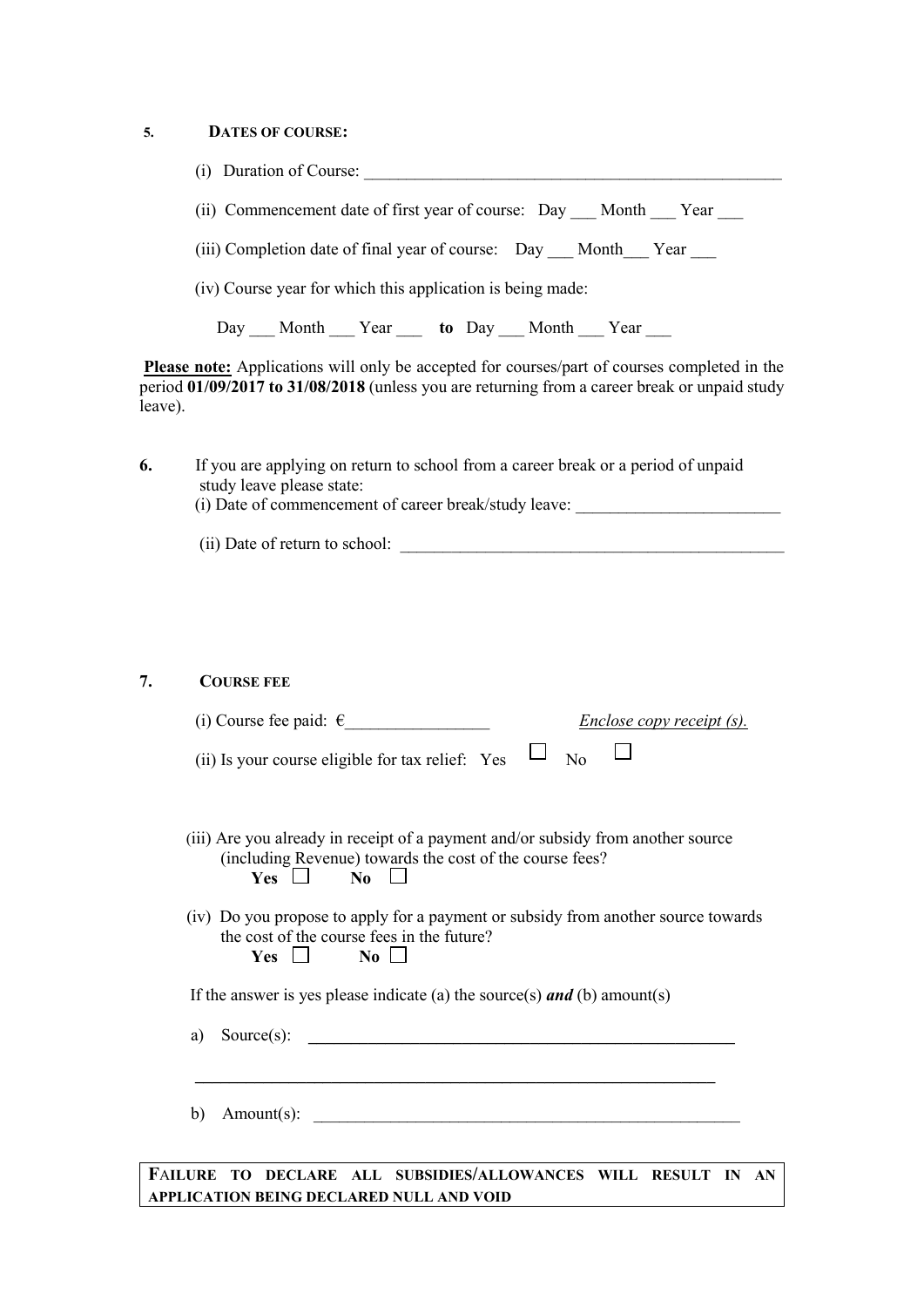### 8. THIS SECTION MUST BE COMPLETED

Please state, in specific terms, how you see the course benefiting your school and your own continuing professional development:



# PLEASE ENSURE THAT YOUR APPLICATION FORM IS FULLY COMPLETED, SIGNED AND ACCOMPANIED BY ALL RELEVANT **DOCUMENTATION**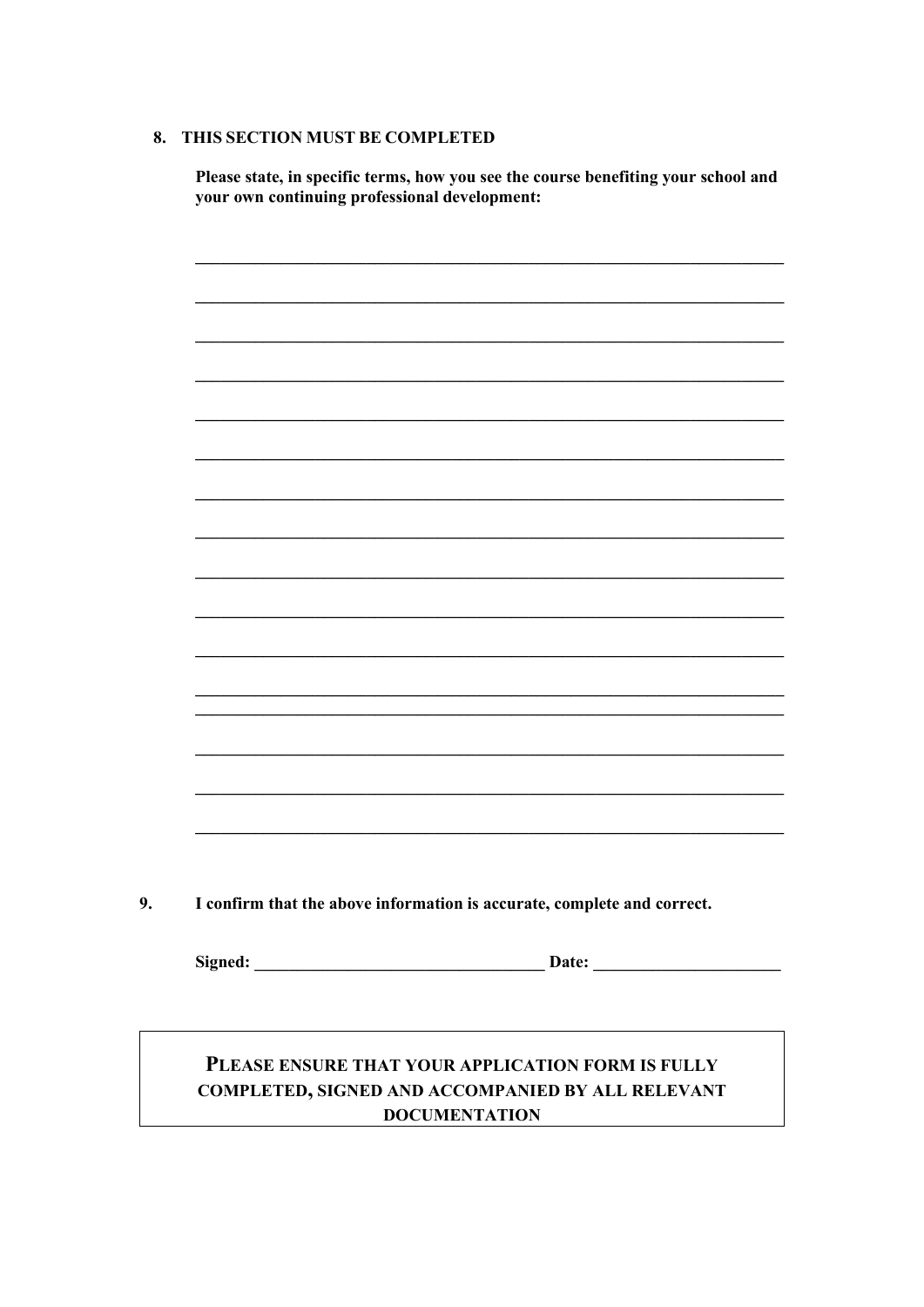#### **10. FORM OF UNDERTAKING**

**WHEREAS I the undersigned am pursuing/have pursued a course of education covering a term of \_\_\_\_\_\_\_\_ years leading to\_\_\_\_\_\_\_\_\_\_\_\_\_\_\_\_\_\_\_\_\_\_\_\_\_\_\_\_ as certified by me at Section 4, Section 5 and Section 8 above AND WHEREAS the Minister for Education & Skills may accept said course of education as being relevant to my employment in the education sector and the Minister for Education & Skills agrees to make a payment to me towards the cost of fees paid by me for said course and that I shall have furnished to the Minister for Education & Skills a written statement from the institution concerned certifying that during the relevant academic year or other course period concerned my attendance at or participation in said course of education was satisfactory and that I underwent all relevant examinations and prescribed tests NOW, in consideration of the premises, I hereby undertake that should I leave the education sector before completing therein one year's teaching service in respect of each academic year or corresponding period of said course for which a refund of fees shall have been made to me, such academic years or course periods not to reckon as service in this context, I will repay to the Minister for Education & Skills such sum as shall be the amount of the fees in respect of which I shall not have completed a full year or years of service as the case may be as herein before provided. I will also repay to the Minister for Education and Skills any sum paid to me under this scheme should it be found that the information provided by me is materially in error.**

**Consent regarding Review of the** *Teacher Fee Refund Scheme***-** I consent to any personal data provided with this application form being provided to the reviewer appointed by the Department for the review of the *Teacher Fee Refund Scheme*, for the purposes of this review only. I also consent to being contacted by the reviewer for follow up enquiries related to my experience of the scheme, also for the purposes of the review only.

 $\Box$ 

Please tick the box if you do not give your consent to the above.

 $Signed:$ 

**Date: \_\_\_\_\_\_\_\_\_\_\_\_\_\_\_\_\_\_\_\_\_\_\_\_\_\_\_\_\_\_\_\_\_\_\_\_**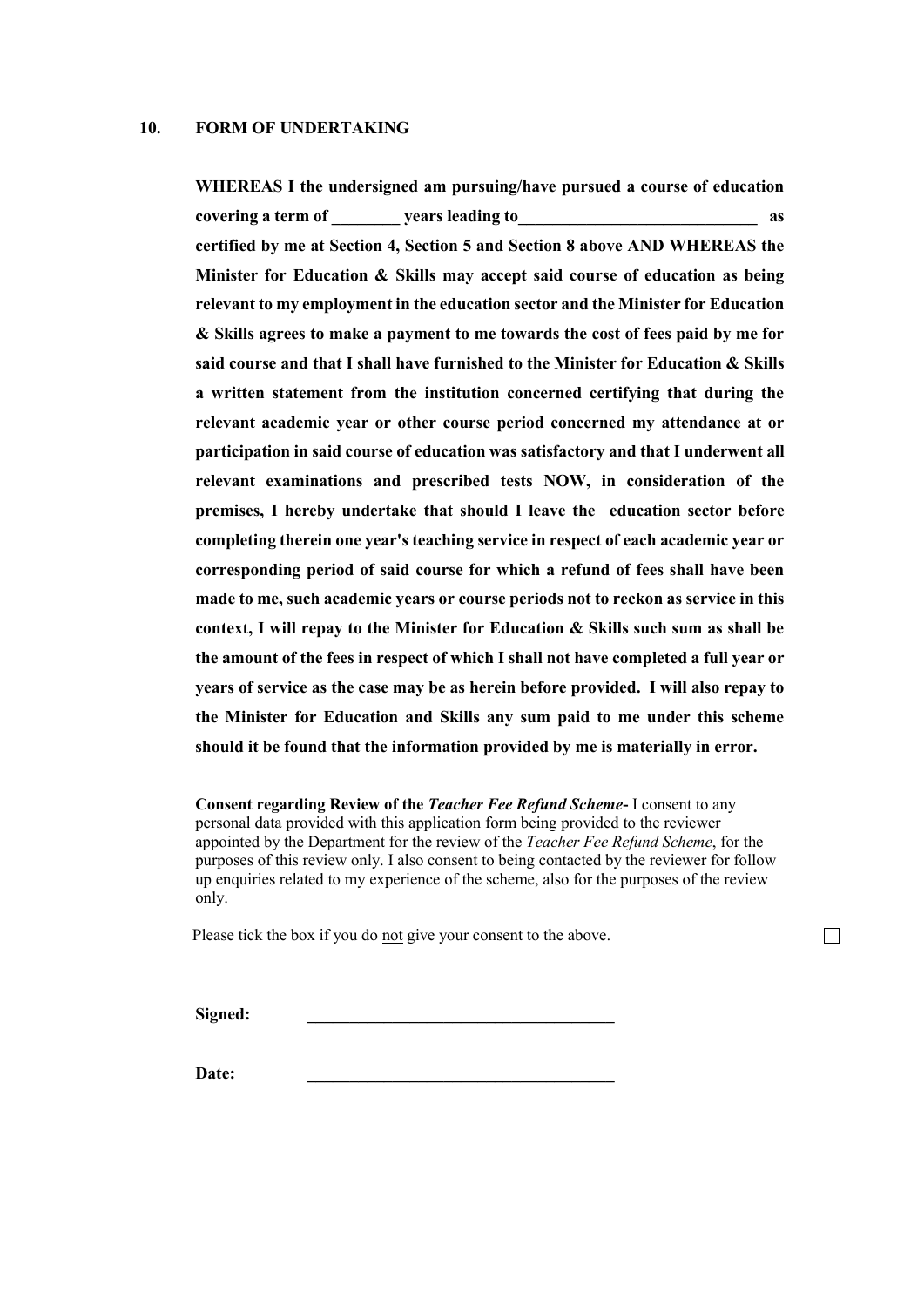### **11. DECLARATION REGARDING TAX AFFAIRS**

**Applicants for all grants from State and public authorities are required to confirm that their tax affairs are in order. Accordingly applicants for fee refunds in excess of €600 (in a calendar year) should complete the declaration hereunder and return with the application form.**

### **DECLARATION**

**I wish to confirm that, to the best of my knowledge, my tax affairs are in order. I also confirm that should I benefit from tax relief on my course fees under Section 21 of the Finance Act 2000, I will indicate this amount under Section 7(iii) and Section 7(iv) of this form.**

**My teacher payroll number is:** <u>contract the set of the set of the set of the set of the set of the set of the set of the set of the set of the set of the set of the set of the set of the set of the set of the set of the </u>

**Signed:**  $\blacksquare$ 

Date:

**FAILURE TO DECLARE ALL SUBSIDIES/ALLOWANCES WILL RESULT IN AN APPLICATION BEING DECLARED NULL AND VOID**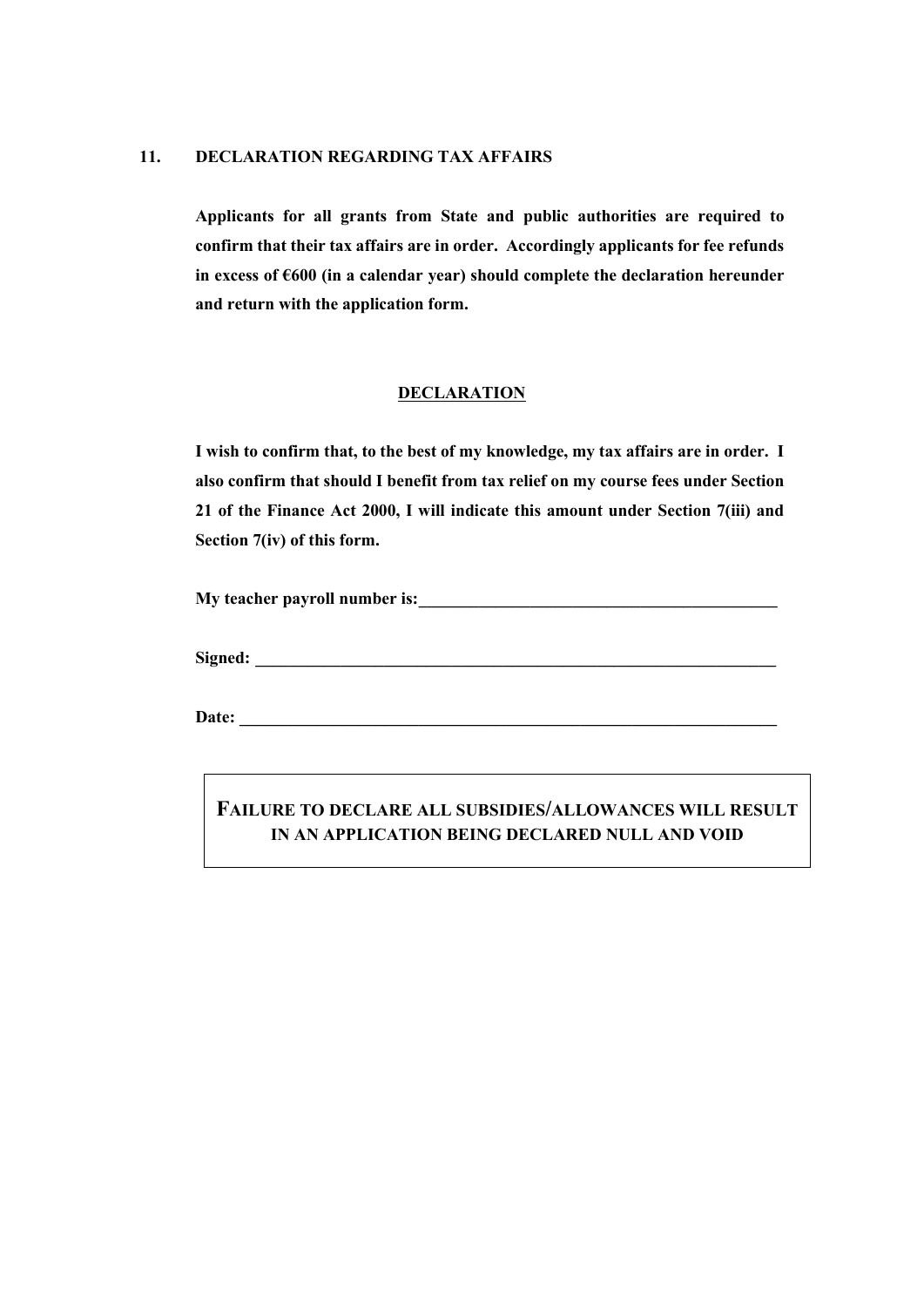## **SECTION B**

| TO BE COMPLETED BY THE SCHOOL AUTHORITIES |                                                                                                                                                                              |  |  |  |  |
|-------------------------------------------|------------------------------------------------------------------------------------------------------------------------------------------------------------------------------|--|--|--|--|
|                                           |                                                                                                                                                                              |  |  |  |  |
|                                           | I hereby verify that the course undertaken by the above teacher will be of benefit to<br>the school and will contribute towards the professional development of the teacher. |  |  |  |  |
|                                           |                                                                                                                                                                              |  |  |  |  |
|                                           |                                                                                                                                                                              |  |  |  |  |
|                                           | *Signed:<br>Principal                                                                                                                                                        |  |  |  |  |
|                                           |                                                                                                                                                                              |  |  |  |  |
|                                           | *Counter-signed: CEO/Chairperson of Board of Management/Manager                                                                                                              |  |  |  |  |
|                                           |                                                                                                                                                                              |  |  |  |  |
| p.p. signatures are not acceptable        | * Both signatures are required for the application form to be deemed complete.                                                                                               |  |  |  |  |
| details:                                  | Refunds are paid directly to your bank account. Please provide your bank account                                                                                             |  |  |  |  |
|                                           |                                                                                                                                                                              |  |  |  |  |
|                                           |                                                                                                                                                                              |  |  |  |  |
|                                           |                                                                                                                                                                              |  |  |  |  |
|                                           |                                                                                                                                                                              |  |  |  |  |

International Bank Account Number (IBAN) \_\_\_\_\_\_\_\_\_\_\_\_\_\_\_\_\_\_\_\_\_\_\_\_\_\_\_\_\_\_\_\_\_\_\_\_